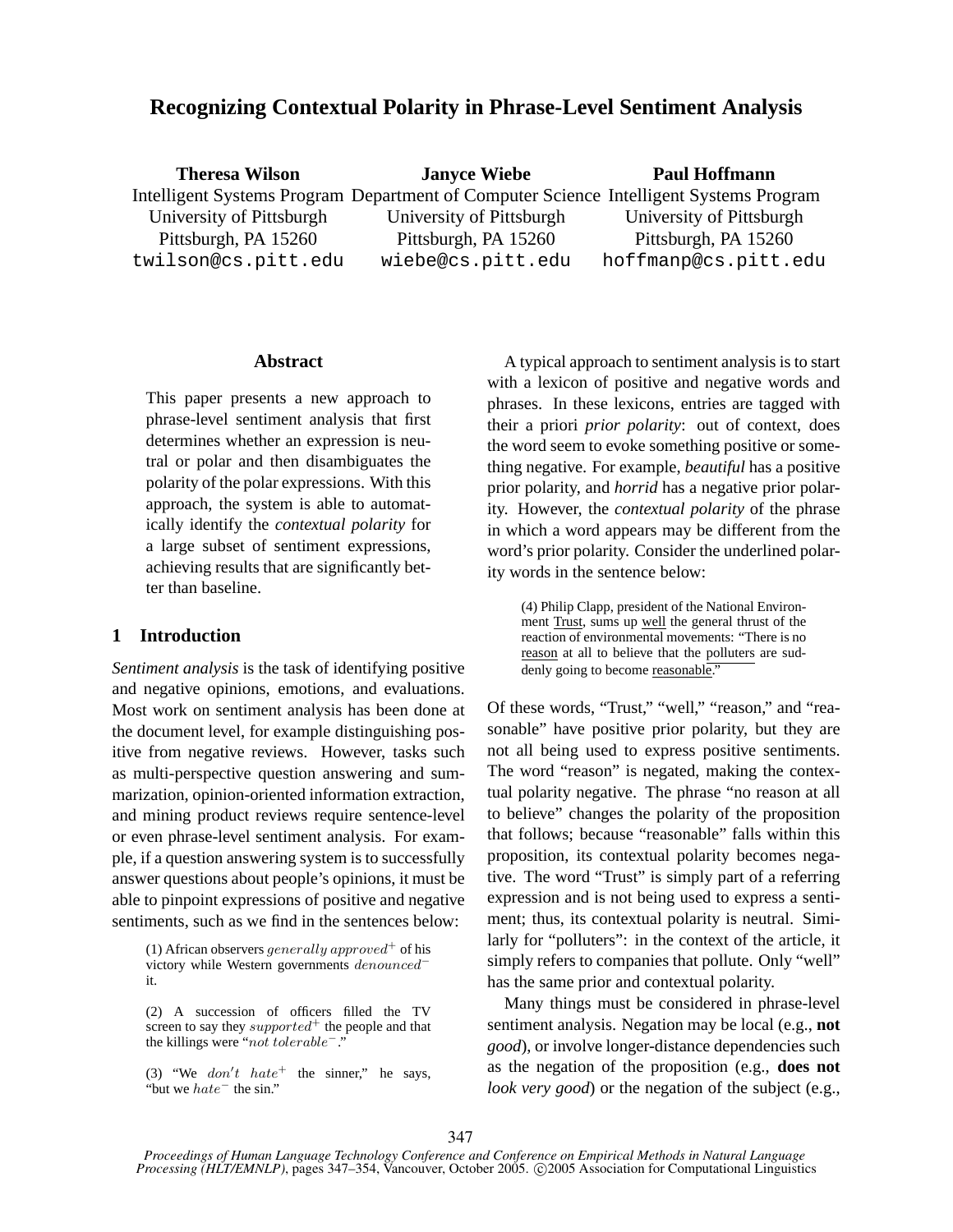**no one** *thinks that it's good*). In addition, certain phrases that contain negation words intensify rather than change polarity (e.g., **not only** *good but amazing*). Contextual polarity may also be influenced by modality (e.g., whether the proposition is asserted to be real (*realis*) or not real (*irrealis*) – *no reason at all to believe* is irrealis, for example); word sense (e.g., *Environmental* **Trust** versus *He has won the people's* **trust**); the syntactic role of a word in the sentence (e.g., **polluters** *are* versus *they are* **polluters**); and diminishers such as *little* (e.g., **little** *truth*, **little** *threat*). (See (Polanya and Zaenen, 2004) for a more detailed discussion of contextual polarity influencers.)

This paper presents new experiments in automatically distinguishing prior and contextual polarity. Beginning with a large stable of clues marked with prior polarity, we identify the contextual polarity of the phrases that contain instances of those clues in the corpus. We use a two-step process that employs machine learning and a variety of features. The first step classifies each phrase containing a clue as neutral or polar. The second step takes all phrases marked in step one as polar and disambiguates their contextual polarity (*positive*, *negative*, *both*, or *neutral*). With this approach, the system is able to automatically identify the contextual polarity for a large subset of sentiment expressions, achieving results that are significantly better than baseline. In addition, we describe new manual annotations of contextual polarity and a successful inter-annotator agreement study.

# **2 Manual Annotation Scheme**

To create a corpus for the experiments below, we added contextual polarity judgments to existing annotations in the Multi-perspective Question Answering (MPQA) Opinion Corpus<sup>1</sup>, namely to the annotations of *subjective expressions*<sup>2</sup> . A subjective expression is any word or phrase used to express an opinion, emotion, evaluation, stance, speculation,

etc. A general covering term for such states is *private state* (Quirk et al., 1985). In the MPQA Corpus, subjective expressions of varying lengths are marked, from single words to long phrases.

For this work, our focus is on *sentiment expressions* – positive and negative expressions of emotions, evaluations, and stances. As these are types of subjective expressions, to create the corpus, we just needed to manually annotate the existing subjective expressions with their contextual polarity.

In particular, we developed an annotation scheme<sup>3</sup> for marking the contextual polarity of subjective expressions. Annotators were instructed to tag the polarity of subjective expressions as *positive*, *negative*, *both*, or *neutral*. The *positive* tag is for positive emotions (*I'm happy*), evaluations (*Great idea!*), and stances (*She supports the bill*). The *negative* tag is for negative emotions (*I'm sad*), evaluations (*Bad idea!*), and stances (*She's against the bill*). The *both* tag is applied to sentiment expressions that have both positive and negative polarity. The *neutral* tag is used for all other subjective expressions: those that express a different type of subjectivity such as speculation, and those that do not have positive or negative polarity.

Below are examples of contextual polarity annotations. The tags are in boldface, and the subjective expressions with the given tags are underlined.

(5) Thousands of coup supporters celebrated (**positive**) overnight, waving flags, blowing whistles . . .

(6) The criteria set by Rice are the following: the three countries in question are repressive (**negative**) and grave human rights violators (**negative**) . . .

(7) Besides, politicians refer to good and evil (**both**) only for purposes of intimidation and exaggeration.

(8) Jerome says the hospital feels (**neutral**) no different than a hospital in the states.

The annotators were asked to judge the contextual polarity of the sentiment that is ultimately being conveyed by the subjective expression, i.e., once the sentence has been fully interpreted. Thus, the subjective expression, *they have not succeeded, and*

<sup>&</sup>lt;sup>1</sup>The MPQA Corpus is described in (Wiebe et al., 2005) and available at nrrc.mitre.org/NRRC/publications.htm.

<sup>2</sup> In the MPQA Corpus, subjective expressions are *direct subjective* expressions with *non-neutral expression intensity*, plus all the *expressive subjective elements*. Please see (Wiebe et al., 2005) for more details on the existing annotations in the MPQA Corpus.

<sup>&</sup>lt;sup>3</sup>The annotation instructions are available at http://www.cs.pitt.edu/˜twilson.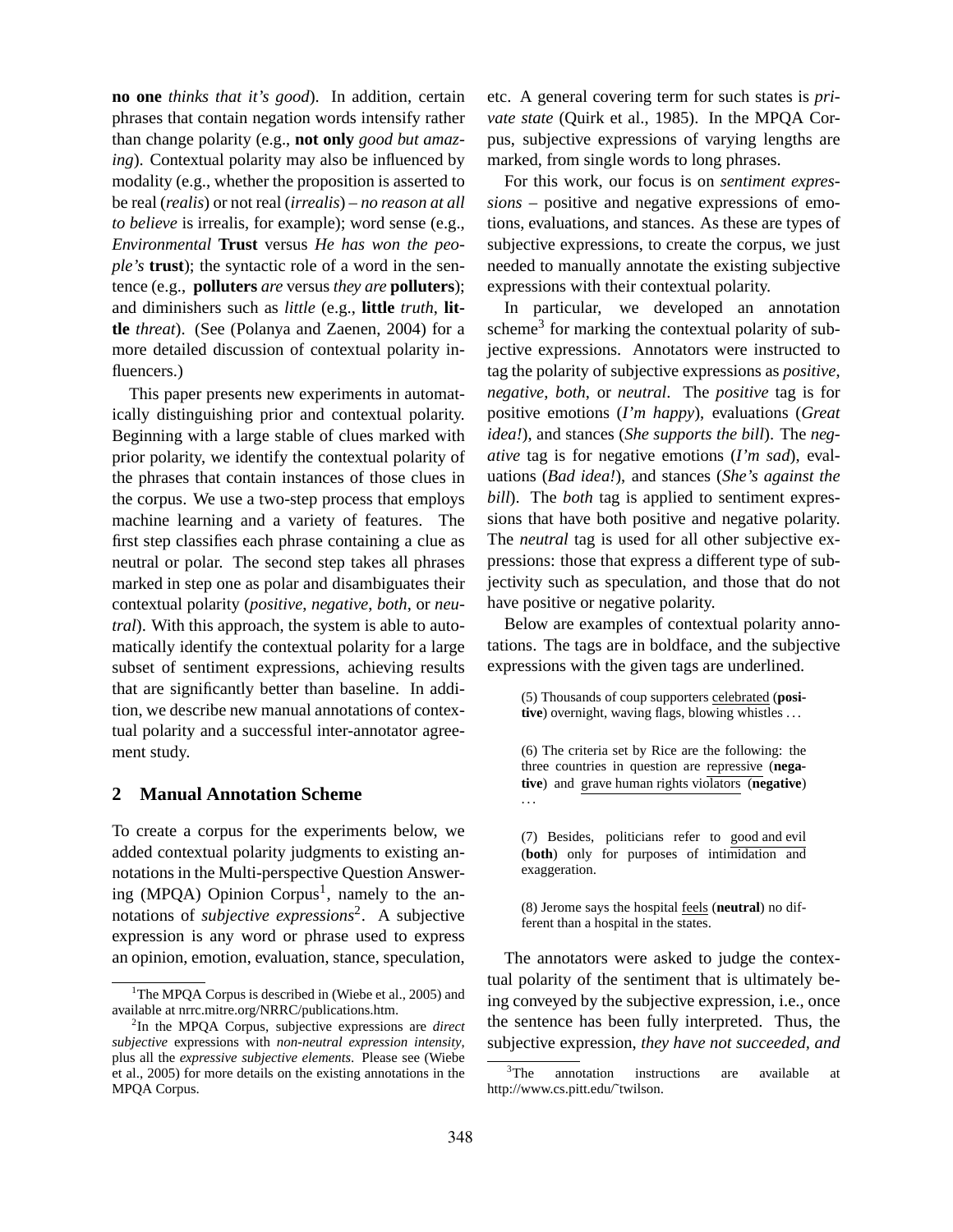*will never succeed*, was marked as positive in the sentence, *They have not succeeded, and will never succeed, in breaking the will of this valiant people*. The reasoning is that breaking the will of a valiant people is negative; hence, not succeeding in breaking their will is positive.

### **3 Agreement Study**

To measure the reliability of the polarity annotation scheme, we conducted an agreement study with two annotators, using 10 documents from the MPQA Corpus. The 10 documents contain 447 subjective expressions. Table 1 shows the contingency table for the two annotators' judgments. Overall agreement is 82%, with a Kappa  $(\kappa)$  value of 0.72.

|          | Neutral | Positive | Negative | Both | Total |
|----------|---------|----------|----------|------|-------|
| Neutral  | 123     | 14       | 24       |      | 161   |
| Positive | 16      | 73       |          |      | 96    |
| Negative | 14      |          | 167      |      | 184   |
| Both     |         |          |          |      |       |
| Total    | 153     | 92       | 196      | n    | 147   |

Table 1: Agreement for Subjective Expressions (Agreement: 82%, κ: 0.72)

For 18% of the subjective expressions, at least one annotator used an *uncertain* tag when marking polarity. If we consider these cases to be borderline and exclude them from the study, percent agreement increases to 90% and Kappa rises to 0.84. Thus, the annotator agreement is especially high when both are certain. (Note that all annotations are included in the experiments described below.)

### **4 Corpus**

In total, 15,991 subjective expressions from 425 documents (8,984 sentences) were annotated with contextual polarity as described above. Of these sentences, 28% contain no subjective expressions, 25% contain only one, and 47% contain two or more. Of the 4,247 sentences containing two or more subjective expressions, 17% contain mixtures of positive and negative expressions, and 62% contain mixtures of polar (positive/negative/both) and neutral subjective expressions.

The annotated documents are divided into two sets. The first (66 documents/1,373 sentences/2,808 subjective expressions) is a development set, used for data exploration and feature development. We use the second set (359 documents/7,611 sentences/13,183 subjective expressions) in 10-fold cross-validation experiments, described below.

### **5 Prior-Polarity Subjectivity Lexicon**

For the experiments in this paper, we use a lexicon of over 8,000 *subjectivity clues*. Subjectivity clues are words and phrases that may be used to express private states, i.e., they have subjective usages (though they may have objective usages as well). For this work, only single-word clues are used.

To compile the lexicon, we began with a list of subjectivity clues from (Riloff and Wiebe, 2003). The words in this list were grouped in previous work according to their reliability as subjectivity clues. Words that are subjective in most contexts were marked strongly subjective (*strongsubj*), and those that may only have certain subjective usages were marked weakly subjective (*weaksubj*).

We expanded the list using a dictionary and a thesaurus, and also added words from the General Inquirer positive and negative word lists (General-Inquirer, 2000) which we judged to be potentially subjective. We also gave the new words reliability tags, either *strongsubj* or *weaksubj*.

The next step was to tag the clues in the lexicon with their prior polarity. For words that came from positive and negative word lists (General-Inquirer, 2000; Hatzivassiloglou and McKeown, 1997), we largely retained their original polarity, either *positive* or *negative*. We assigned the remaining words one of the tags *positive*, *negative*, *both* or *neutral*.

By far, the majority of clues, 92.8%, are marked as having either positive (33.1%) or negative (59.7%) prior polarity. Only a small number of clues (0.3%) are marked as having both positive and negative polarity. 6.9% of the clues in the lexicon are marked as neutral. Examples of these are verbs such as *feel*, *look*, and *think*, and intensifiers such as *deeply*, *entirely*, and *practically*. These words are included because, although their prior polarity is neutral, they are good clues that a sentiment is being expressed (e.g., **feels** *slighted*, **look** *forward to*). Including them increases the coverage of the system.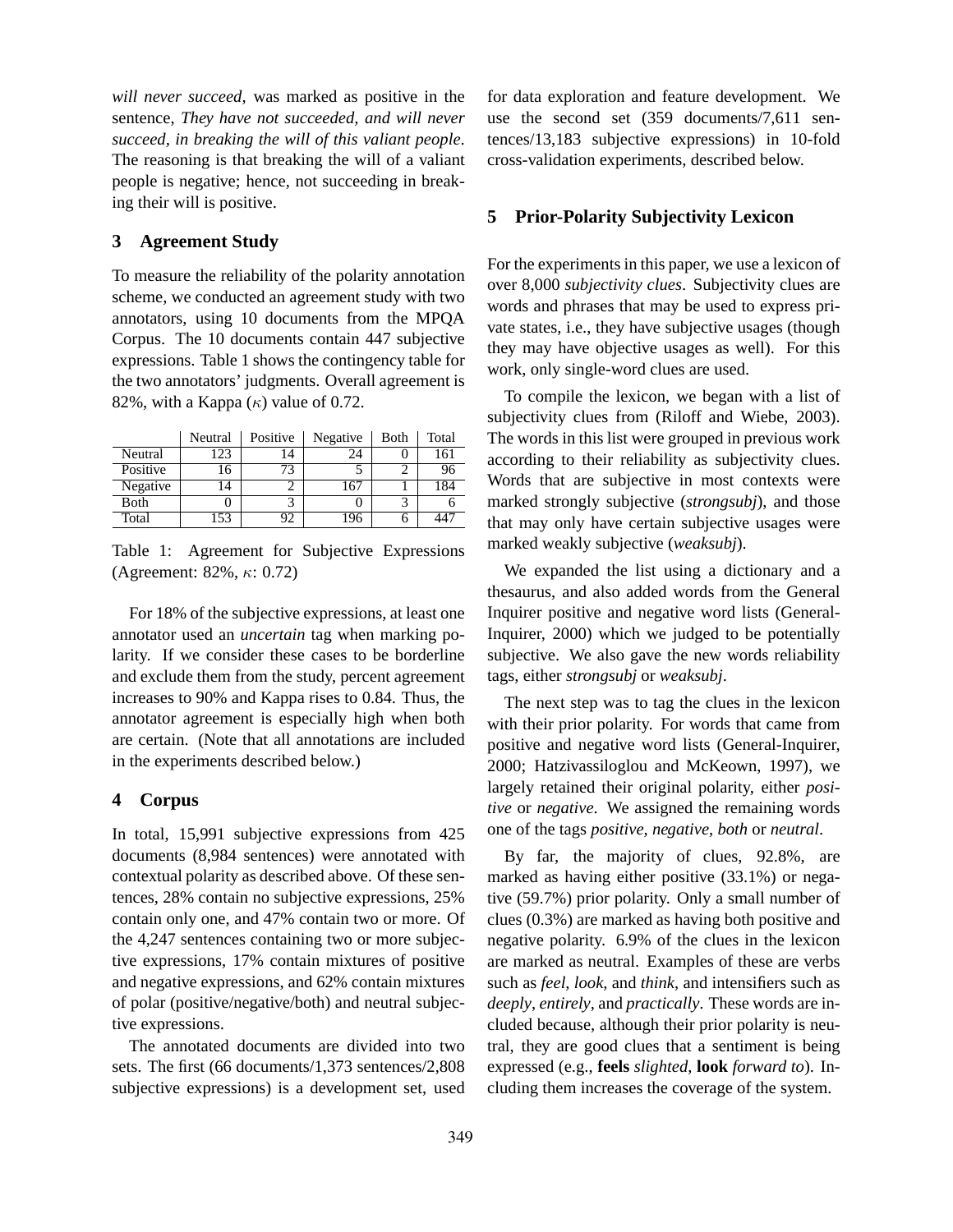### **6 Experiments**

The goal of the experiments described below is to classify the contextual polarity of the expressions that contain instances of the subjectivity clues in our lexicon. What the system specifically does is give each clue instance its own label. Note that the system does not try to identify expression boundaries. Doing so might improve performance and is a promising avenue for future research.

### **6.1 Definition of the Gold Standard**

We define the gold standard used to train and test the system in terms of the manual annotations described in Section 2.

The gold standard class of a clue instance that is not in a subjective expression is *neutral*: since the clue is not even in a subjective expression, it is not contained in a sentiment expression.

Otherwise, if a clue instance appears in just one subjective expression (or in multiple subjective expressions with the same contextual polarity), then the class assigned to the clue instance is the class of the subjective expression(s). If a clue appears in at least one positive and one negative subjective expression (or in a subjective expression marked as *both*), then its class is *both*. If it is in a mixture of negative and neutral subjective expressions, its class is *negative*; if it is in a mixture of positive and neutral subjective expressions, its class is *positive*.

#### **6.2 Performance of a Prior-Polarity Classifier**

An important question is how useful prior polarity alone is for identifying contextual polarity. To answer this question, we create a classifier that simply assumes that the contextual polarity of a clue instance is the same as the clue's prior polarity, and we explore the classifier's performance on the development set.

This simple classifier has an accuracy of 48%. From the confusion matrix given in Table 2, we see that 76% of the errors result from words with nonneutral prior polarity appearing in phrases with neutral contextual polarity.

#### **6.3 Contextual Polarity Disambiguation**

The fact that words with non-neutral prior polarity so frequently appear in neutral contexts led us to

|      |       | Prior-Polarity Classifier |      |      |      |       |  |  |  |
|------|-------|---------------------------|------|------|------|-------|--|--|--|
|      |       | Neut                      | Pos  | Neg  | Both | Total |  |  |  |
|      | Neut  | 798                       | 784  | 698  |      | 2284  |  |  |  |
|      | Pos   | 81                        | 371  | 40   |      | 492   |  |  |  |
| Gold | Neg   | 149                       | 181  | 622  | O    | 952   |  |  |  |
|      | Both  |                           |      | 13   |      | 33    |  |  |  |
|      | Total | 1032                      | 1347 | 1373 |      | 3761  |  |  |  |

Table 2: Confusion matrix for the prior-polarity classifier on the development set.

adopt a two-step approach to contextual polarity disambiguation. For the first step, we concentrate on whether clue instances are neutral or polar in context (where *polar in context* refers to having a contextual polarity that is positive, negative or both). For the second step, we take all clue instances marked as polar in step one, and focus on identifying their contextual polarity. For both steps, we develop classifiers using the BoosTexter AdaBoost.HM (Schapire and Singer, 2000) machine learning algorithm with 5000 rounds of boosting. The classifiers are evaluated in 10-fold cross-validation experiments.

#### **6.3.1 Neutral-Polar Classification**

The neutral-polar classifier uses 28 features, listed in Table 3.

**Word Features:** *Word context* is a bag of three word tokens: the previous word, the word itself, and the next word. The *prior polarity* and *reliability class* are indicated in the lexicon.

**Modification Features:** These are binary relationship features. The first four involve relationships with the word immediately before or after: if the word is a noun preceded by an adjective, if the preceding word is an adverb other than *not*, if the preceding word is an intensifier, and if the word itself is an intensifier. A word is considered an intensifier if it appears in a list of intensifiers and if it precedes a word of the appropriate part-of-speech (e.g., an intensifier adjective must come before a noun).

The *modify* features involve the dependency parse tree for the sentence, obtained by first parsing the sentence (Collins, 1997) and then converting the tree into its dependency representation (Xia and Palmer, 2001). In a dependency representation, every node in the tree structure is a surface word (i.e., there are no abstract nodes such as NP or VP). The edge between a parent and a child specifies the grammatical relationship between the two words. Figure 1 shows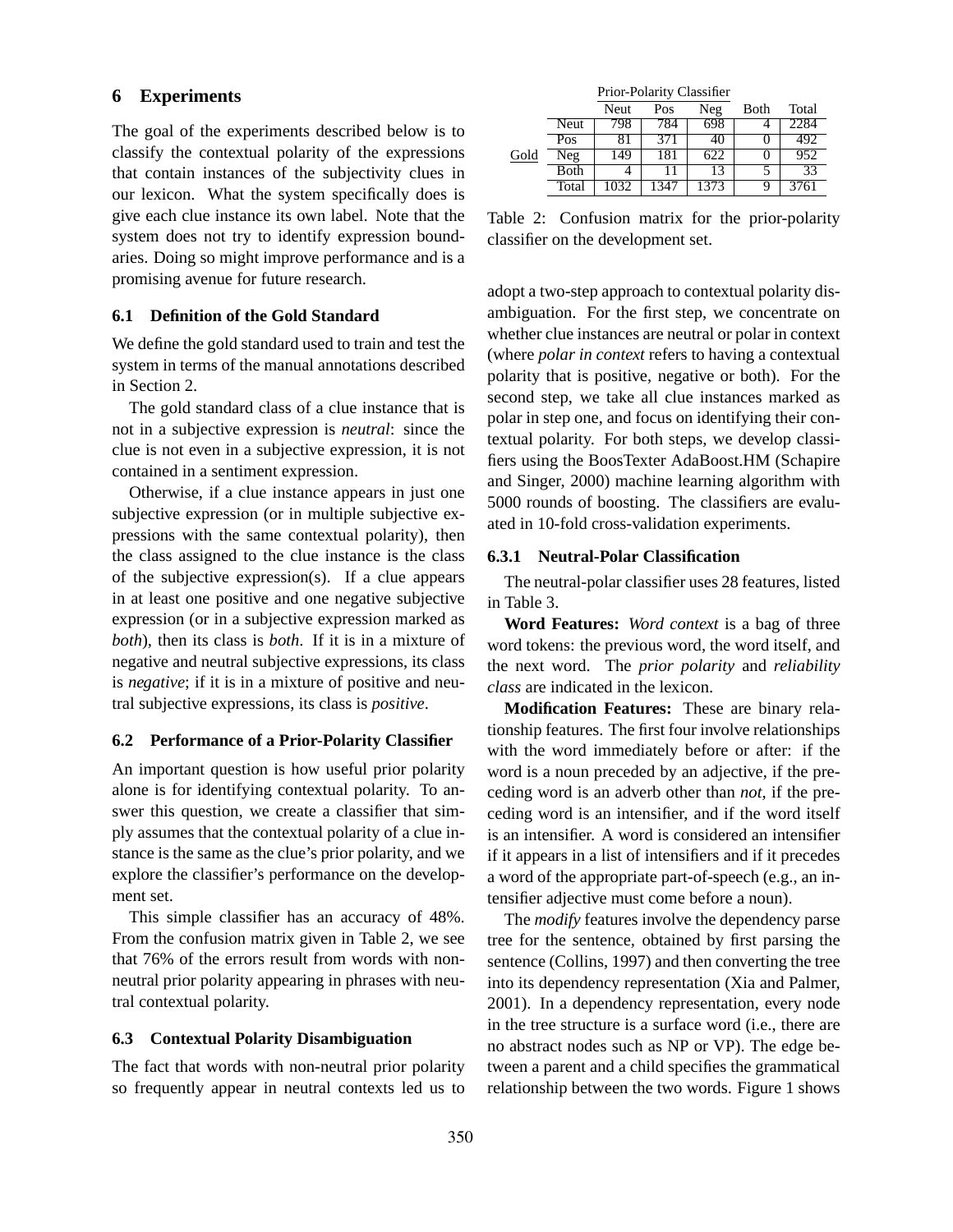| <b>Word Features</b>                              | <b>Sentence Features</b>                     | <b>Structure Features</b> |
|---------------------------------------------------|----------------------------------------------|---------------------------|
| word token                                        | strongsubj clues in current sentence: count  | in subject: binary        |
| word part-of-speech                               | strongsubj clues in previous sentence: count | in copular: binary        |
| word context                                      | strongsubj clues in next sentence: count     | in passive: binary        |
| prior polarity: positive, negative, both, neutral | weaksubj clues in current sentence: count    |                           |
| reliability class: strongsubj or weaksubj         | weaksubj clues in previous sentence: count   |                           |
| <b>Modification Features</b>                      | weaksubj clues in next sentence: count       | <b>Document Feature</b>   |
| preceeded by adjective: binary                    | adjectives in sentence: count                | document topic            |
| preceeded by adverb (other than not): binary      | adverbs in sentence (other than not): count  |                           |
| preceeded by intensifier: binary                  | cardinal number in sentence: binary          |                           |
| is intensifier: binary                            | pronoun in sentence: binary                  |                           |
| modifies strongsubj: binary                       | modal in sentence (other than will): binary  |                           |
| modifies weaksubj: binary                         |                                              |                           |
| modified by strongsubj: binary                    |                                              |                           |
| modified by weaksubj: binary                      |                                              |                           |

Table 3: Features for neutral-polar classification



Figure 1: The dependency tree for the sentence *The human rights report poses a substantial challenge to the US interpretation of good and evil.* Prior polarity is marked in parentheses for words that match clues from the lexicon.

an example. The *modifies strongsubj/weaksubj* features are true if the word and its parent share an *adj*, *mod* or *vmod* relationship, and if its parent is an instance of a clue from the lexicon with strongsubj/weaksubj reliability. The *modified by strongsubj/weaksubj* features are similar, but look for relationships and clues in the word's children.

**Structure Features:** These are binary features that are determined by starting with the word instance and climbing up the dependency parse tree toward the root, looking for particular relationships, words, or patterns. The *in subject* feature is true if we find a *subj* relationship. The *in copular* feature is true if *in subject* is false and if a node along the path is both a main verb and a copular verb. The *in passive* features is true if a passive verb pattern is found on the climb.

**Sentence Features:** These are features that were found useful for sentence-level subjectivity classification by Wiebe and Riloff (2005). They include counts of strongsubj and weaksubj clues in the current, previous and next sentences, counts of adjectives and adverbs other than *not* in the current sentence, and binary features to indicate whether the sentence contains a pronoun, a cardinal number, and a modal other than *will*.

**Document Feature:** There is one document feature representing the topic of the document. A document may belong to one of 15 topics ranging from specific (e.g., the 2002 presidential election in Zimbabwe) to more general (e.g., economics) topics.

Table 4 gives neutral-polar classification results for the 28-feature classifier and two simpler classifiers that provide our baselines. The first row in the table lists the results for a classifier that uses just one feature, the word token. The second row shows the results for a classifier that uses both the word token and the word's prior polarity as features. The results for the 28-feature classifier are listed in the last row. The 28-feature classifier performs significantly better (1-tailed t-test,  $p \leq .05$ ) than the two simpler classifiers, as measured by accuracy, polar F-measure, and neutral F-measure ( $\beta = 1$ ). It has an accuracy of 75.9%, with a polar F-measure of 63.4 and a neutral F-measure of 82.1.

Focusing on the metrics for polar expressions, it's interesting to note that using just the word token as a feature produces a classifier with a precision slightly better than the 28-feature classifier, but with a recall that is 20% lower. Adding a feature for the prior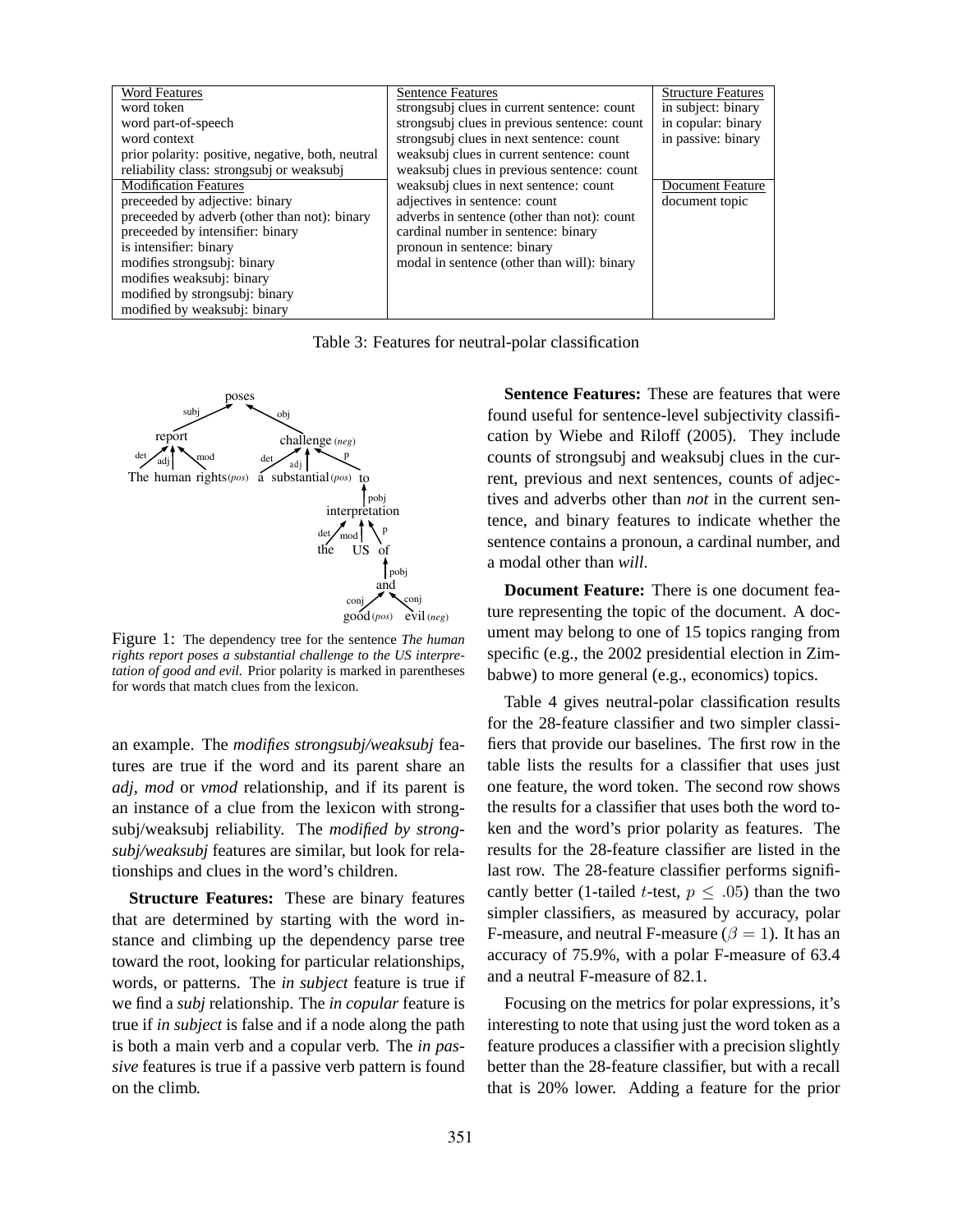| <b>Word Features</b>                                            |
|-----------------------------------------------------------------|
| word token                                                      |
| word prior polarity: positive, negative, both, neutral          |
| <b>Polarity Features</b>                                        |
| negated: binary                                                 |
| negated subject: binary                                         |
| modifies polarity: positive, negative, neutral, both, notmod    |
| modified by polarity: positive, negative, neutral, both, notmod |
| conj polarity: positive, negative, neutral, both, notmod        |
| general polarity shifter: binary                                |
| negative polarity shifter: binary                               |
| positive polarity shifter: binary                               |

Table 6: Features for polarity classification

polarity improves recall so that it is only 4.4% lower, but this hurts precision, which drops to 4.2% lower than the 28-feature classifier's precision. It is only with all the features that we get the best result, good precision with the highest recall.

The clues in the prior-polarity lexicon have 19,506 instances in the test set. According to the 28-feature neutral-polar classifier, 5,671 of these instances are polar in context. It is these clue instances that are passed on to the second step in the contextual disambiguation process, polarity classification.

#### **6.3.2 Polarity Classification**

Ideally, this second step in the disambiguation process would be a three-way classification task, determining whether the contextual polarity is positive, negative or both. However, although the majority of neutral expressions have been filtered out by the neutral-polar classification in step one, a number still remain. So, for this step, the polarity classification task remains four-way: positive, negative, both, and neutral.

Table 6 lists the features used by the polarity classifier. *Word token* and *word prior polarity* are unchanged from the neutral-polar classifier. *Negated* is a binary feature that captures whether the word is being locally negated: its value is true if a negation word or phrase is found within the four preceeding words or in any of the word's children in the dependency tree, and if the negation word is not in a phrase that intensifies rather than negates (e.g., *not only*). The *negated subject* feature is true if the subject of the clause containing the word is negated.

The *modifies polarity*, *modified by polarity*, and *conj polarity* features capture specific relationships between the word instance and other polarity words

it may be related to. If the word and its parent in the dependency tree share an *obj*, *adj*, *mod*, or *vmod* relationship, the *modifies polarity* feature is set to the prior polarity of the word's parent (if the parent is not in our prior-polarity lexicon, its prior polarity is set to neutral). The *modified by polarity* feature is similar, looking for *adj*, *mod*, and *vmod* relationships and polarity clues within the word's children. The *conj polarity* feature determines if the word is in a conjunction. If so, the value of this feature is its sibling's prior polarity (as above, if the sibling is not in the lexicon, its prior polarity is neutral). Figure 1 helps to illustrate these features: *modifies polarity* is negative for the word "substantial," *modified by polarity* is positive for the word "challenge," and *conj polarity* is negative for the word "good."

The last three polarity features look in a window of four words before, searching for the presence of particular types of polarity influencers. *General polarity shifters* reverse polarity (e.g., *little* truth, *little* threat). *Negative polarity shifters* typically make the polarity of an expression negative (e.g., *lack* of understanding). *Positive polarity shifters* typically make the polarity of an expression positive (e.g., *abate* the damage).

The polarity classification results for this second step in the contextual disambiguation process are given in Table 5. Also listed in the table are results for the two simple classifiers that provide our baselines. The first line in Table 5 lists the results for the classifier that uses just one feature, the word token. The second line shows the results for the classifier that uses both the word token and the word's prior polarity as features. The last line shows the results for the polarity classifier that uses all 10 features from Table 6.

Mirroring the results from step one, the more complex classifier performs significantly better than the simpler classifiers, as measured by accuracy and all of the F-measures. The 10-feature classifier achieves an accuracy of 65.7%, which is 4.3% higher than the more challenging baseline provided by the word + prior polarity classifier. Positive Fmeasure is 65.1 (5.7% higher); negative F-measure is 77.2 (2.3% higher); and neutral F-measure is 46.2 (13.5% higher).

Focusing on the metrics for positive and negative expressions, we again see that the simpler classifiers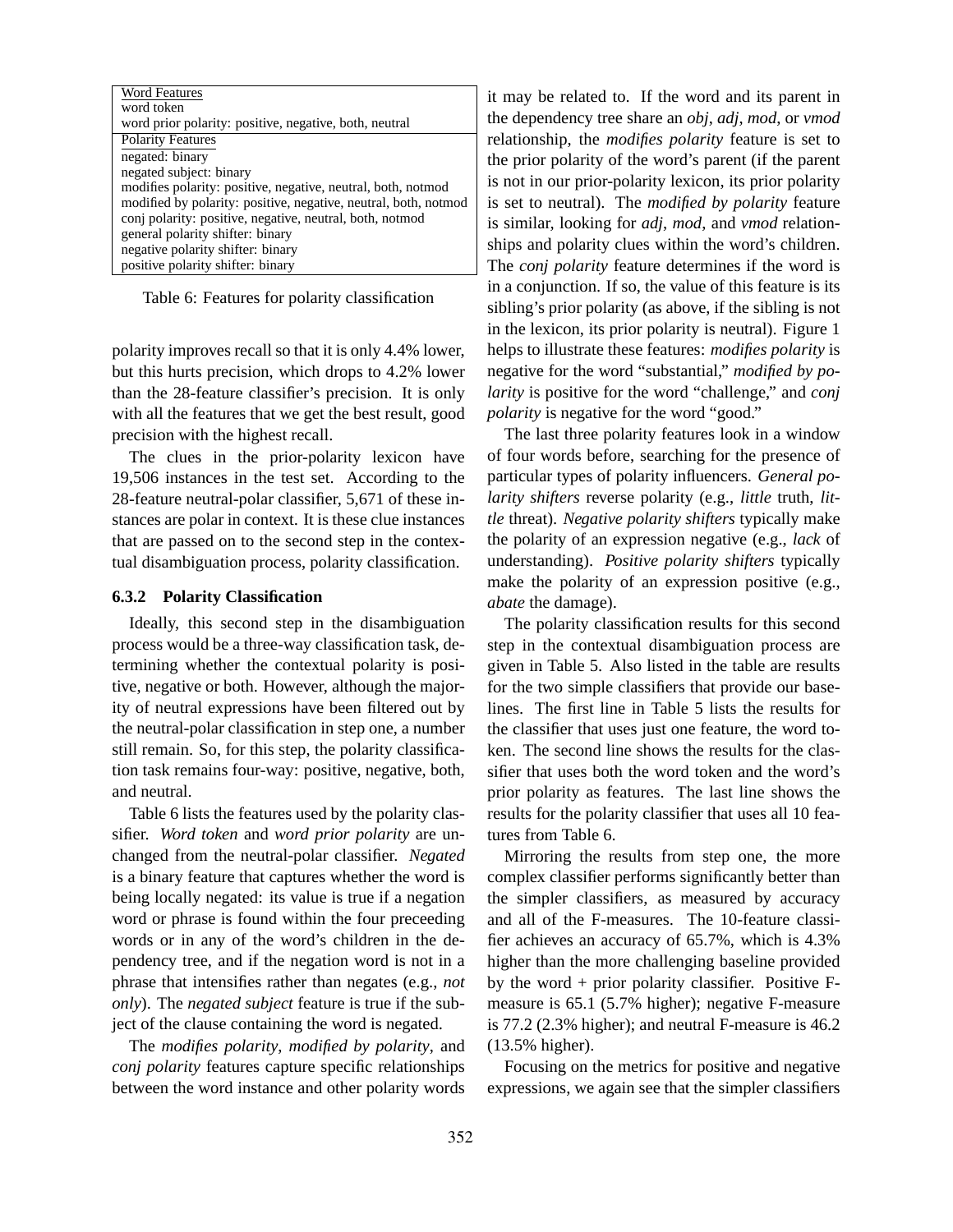|               | Acc  | Polar Rec | Polar Prec | Polar F | Neut Rec | Neut Prec | Neut F |
|---------------|------|-----------|------------|---------|----------|-----------|--------|
| word token    | 73.6 | 45.3      |            | 55.7    | 89.9     | 74.0      |        |
| word+priorpol | 74.2 | 54.3      | 68.6       | 60.6    | 85.7     | 76.4      | 80.7   |
| 28 features   | 75.9 | 56.8      | 71.6       | 63.4    | 87.0     |           |        |

Table 4: Results for Step 1 Neutral-Polar Classification

|                                                                                                                 |     |                        | Positive                       |               | Negative |        | Both |  |                                        | Neutral |                    |  |      |
|-----------------------------------------------------------------------------------------------------------------|-----|------------------------|--------------------------------|---------------|----------|--------|------|--|----------------------------------------|---------|--------------------|--|------|
|                                                                                                                 | Acc | Rec Prec               |                                | F             | Rec      | Prec F |      |  | Rec Prec                               | F       | Rec Prec           |  |      |
| word token                                                                                                      |     |                        | $61.7$   59.3 63.4 61.2   83.9 |               |          |        |      |  | 64.7 73.1 9.2 35.2 14.6 30.2 50.1 37.7 |         |                    |  |      |
| word+priorpol   63.0   69.4    55.3    61.6   80.4    71.2    75.5   9.2    35.2    14.6   33.5    51.8    40.7 |     |                        |                                |               |          |        |      |  |                                        |         |                    |  |      |
| 10 features                                                                                                     |     | $65.7$   $67.1$ $63.3$ |                                | $65.1$   82.1 |          |        |      |  | 72.9 77.2 11.2 28.4                    |         | $16.1$   41.4 52.4 |  | 46.2 |

Table 5: Results for Step 2 Polarity Classification.

| Experiment | <b>Features Removed</b>                           |
|------------|---------------------------------------------------|
| AB1        | negated, negated subject                          |
| AB2        | modifies polarity, modified by polarity           |
| AB3        | conj polarity                                     |
| AB4        | general, negative, and positive polarity shifters |

Table 7: Features for polarity classification

take turns doing better or worse for precision and recall. Using just the word token, positive precision is slightly higher than for the 10-feature classifier, but positive recall is 11.6% lower. Add the prior polarity, and positive recall improves, but at the expense of precision, which is 12.6% lower than for the 10-feature classifier. The results for negative expressions are similar. The word-token classifier does well on negative recall but poorly on negative precision. When prior polarity is added, negative recall improves but negative precision drops. It is only with the addition of the polarity features that we achieve both higher precisions and higher recalls.

To explore how much the various polarity features contribute to the performance of the polarity classifier, we perform four experiments. In each experiment, a different set of polarity features is excluded, and the polarity classifier is retrained and evaluated. Table 7 lists the features that are removed for each experiment.

The only significant difference in performance in these experiments is neutral F-measure when the modification features (AB2) are removed. These ablation experiments show that the combination of features is needed to achieve significant results over baseline for polarity classification.

# **7 Related Work**

Much work on sentiment analysis classifies documents by their overall sentiment, for example determining whether a review is positive or negative (e.g., (Turney, 2002; Dave et al., 2003; Pang and Lee, 2004; Beineke et al., 2004)). In contrast, our experiments classify individual words and phrases. A number of researchers have explored learning words and phrases with *prior* positive or negative polarity (another term is *semantic orientation*) (e.g., (Hatzivassiloglou and McKeown, 1997; Kamps and Marx, 2002; Turney, 2002)). In contrast, we begin with a lexicon of words with established prior polarities, and identify the *contextual polarity* of phrases in which instances of those words appear in the corpus. To make the relationship between that task and ours clearer, note that some word lists used to evaluate methods for recognizing prior polarity are included in our prior-polarity lexicon (General Inquirer lists (General-Inquirer, 2000) used for evaluation by Turney, and lists of manually identified positive and negative adjectives, used for evaluation by Hatzivassiloglou and McKeown).

Some research classifies the sentiments of sentences. Yu and Hatzivassiloglou (2003), Kim and Hovy (2004), Hu and Liu (2004), and Grefenstette et al.  $(2001)^4$  all begin by first creating prior-polarity lexicons. Yu and Hatzivassiloglou then assign a sentiment to a sentence by averaging the prior semantic orientations of instances of lexicon words in the sentence. Thus, they do not identify the contextual polarity of individual phrases containing clues, as we

<sup>&</sup>lt;sup>4</sup>In (Grefenstette et al., 2001), the units that are classified are fixed windows around named entities rather than sentences.